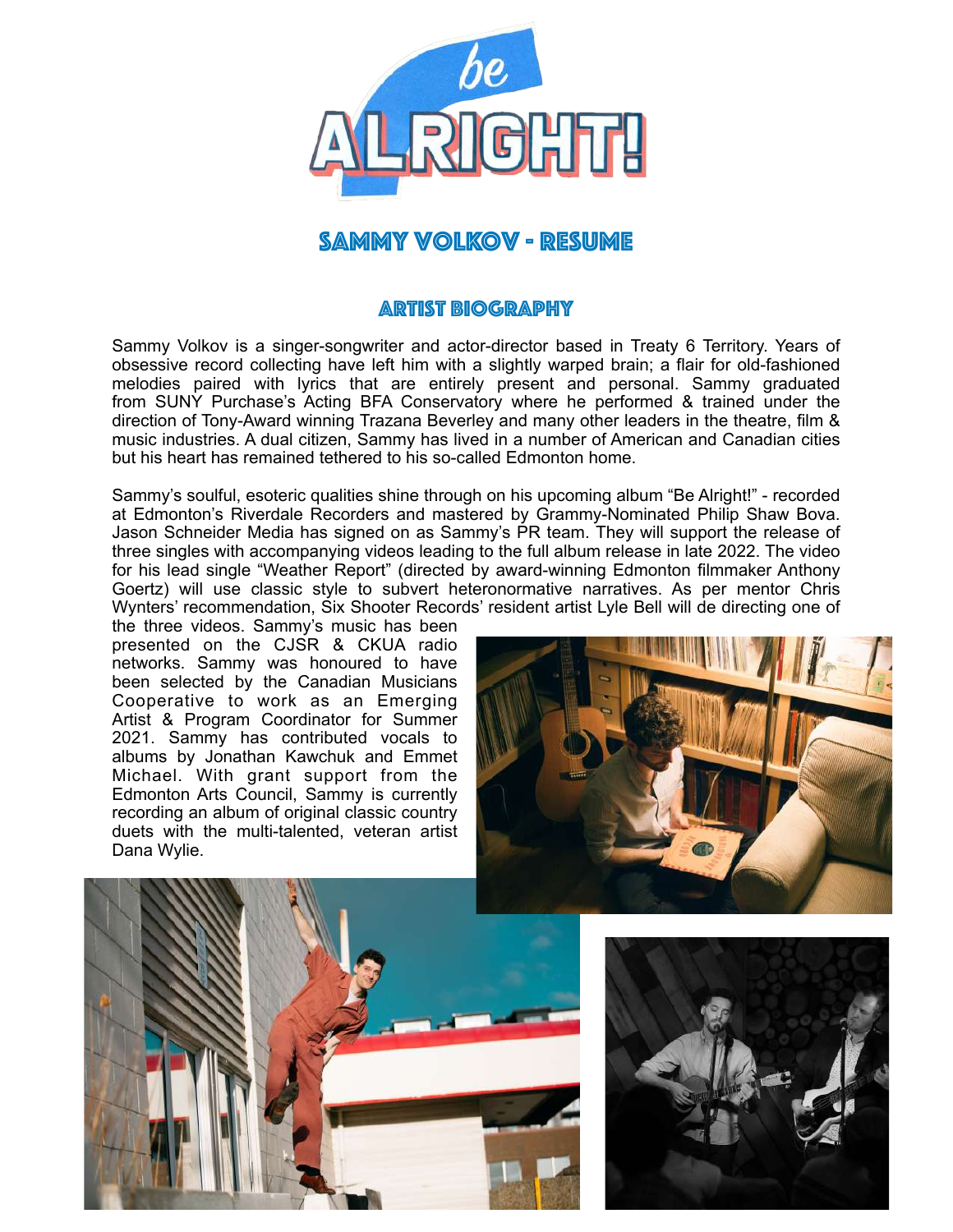## **QUOTES**

#### *"One of the freshest voices I've heard in over a decade, Sammy restores my faith that there is still much innovating and interesting music to be made, and that rock music is alive and well."*

-**Dr. Daniel Levitin** *(New York Times Bestselling Author & Musician who has worked with Stevie Wonder, Steely Dan, Jonathan Richman & others)*

*"It's not often, but every once in a while, someone I've never heard of walks in and blows my socks off. I felt a little like Sam Phillips last night."* -**Scott Franchuk** *(Sound Engineer, Riverdale Recorders)*

*"Heads up, here's one to watch! Beautiful, absolutely beautiful!"* -**Rhea March** (Host of CJSR's 'It Takes A Village")

*"Gorgeous, heartfelt, soulful singing with such a lovely natural technique. Just absolutely stunning. Listen to Sam, follow him on Spotify and be transported. So beautiful."* -**Amy Van Keeken** (Host of CKUA's 'Far Out' and 'Twilight')

*"As a veteran of this industry, I know that it is practically unheard of for an artist to burst out of the gate presenting the highest levels of artistic assuredness and eclecticism - but with "Be Alright!", Sammy has done just that."* -**Chris Wynters** (VP Artist Management - Six Shooter Records)

*"Sammy's voice is one I wish I had, his songs are ones I wish I had written … If I owned a record label I'd sign him, if I had a radio station I'd play him, if I owned a paper I'd write about him."* 

-**Del Barber** (5 time Western Canadian Music award winner, 3 Juno award nominations)

### Team

**Producer**: Harry Gregg **Engineer**: Scott Franchuk **Studio**: Riverdale Recorders (Edmonton) **Mixing**: Scott Franchuk **Mastering**: Philip Shaw Bova **Album cover design**: Morgan Melenka **Weather Report single cover design**: Travis Salty **Photography**: Daniela M. Roth **Videography**: Anthony Goertz, Lyle Bell, Adam Kidd **Publicity**: Jason Schneider Media